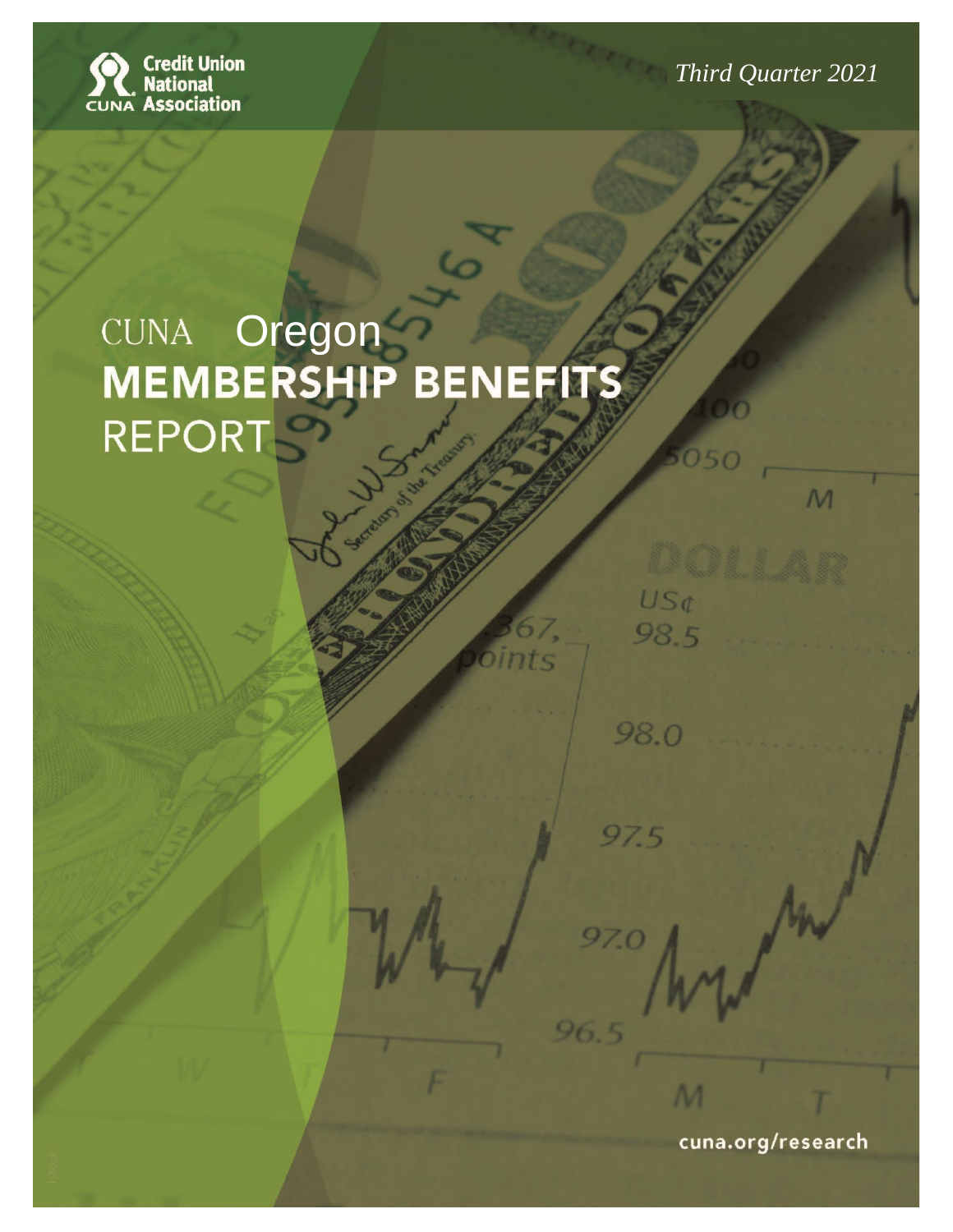## *Oregon*

#### *The Benefits of Membership*

Credit unions generally provide financial benefits to members through lower loan rates, high savings rates, and fewer fees than banking institutions.

The Credit Union National Association (CUNA) estimates that Oregon credit unions provided \$236,116,478 in direct financial benefits to the state's 2,052,841 members during the twelve months ending September 2021.

#### **These benefits are equivalent to \$115 per member or \$242 per member household (1).**

Estimated total benefits of credit union membership are calculated by accounting for differences in credit union and bank pricing. Specifically, average credit union savings account yields, loan interest rates and fees are compared to average bank savings account yields, loan interest rates and fees. The interest rate differences are then applied to respective average credit union loan and savings balances. Fee differences are weighted and applied to credit union non-interest income to obtain the total estimated benefits arising from fees.

The per-member and per-household benefits delivered by Oregon credit unions are substantial, but these benefits are *averages*. Mathematically, that means the total benefits provided are divided across all members (or all member households) - even those who conduct very little financial business with Oregon credit unions.

Consider this:

**Financing <sup>a</sup> \$25,000 new automobile for 60 months at a Oregon credit union will save members an average \$243 per year in interest expense compared to what they would pay at a banking institution in the state.**

Further, loyal members - those who use the credit union extensively - often receive total financial benefits that are much greater than the average.

Oregon credit unions excel in providing member benefits on many loan and savings products. In particular, Oregon credit unions offer lower average loan rates on the following accounts: new car loans, used car loans, personal unsecured loans, first mortgage-fixed rate, first mortgage-adjustable rate, credit cards loans.

Oregon credit unions also pay members higher average dividends on the following accounts: regular savings, share draft checking, money market accounts, certificate accounts, IRAs.



Source: Datatrac, NCUA, and CUNA. (1)Assumes 2.1 credit union members per household.

**CREDIT UNIONS**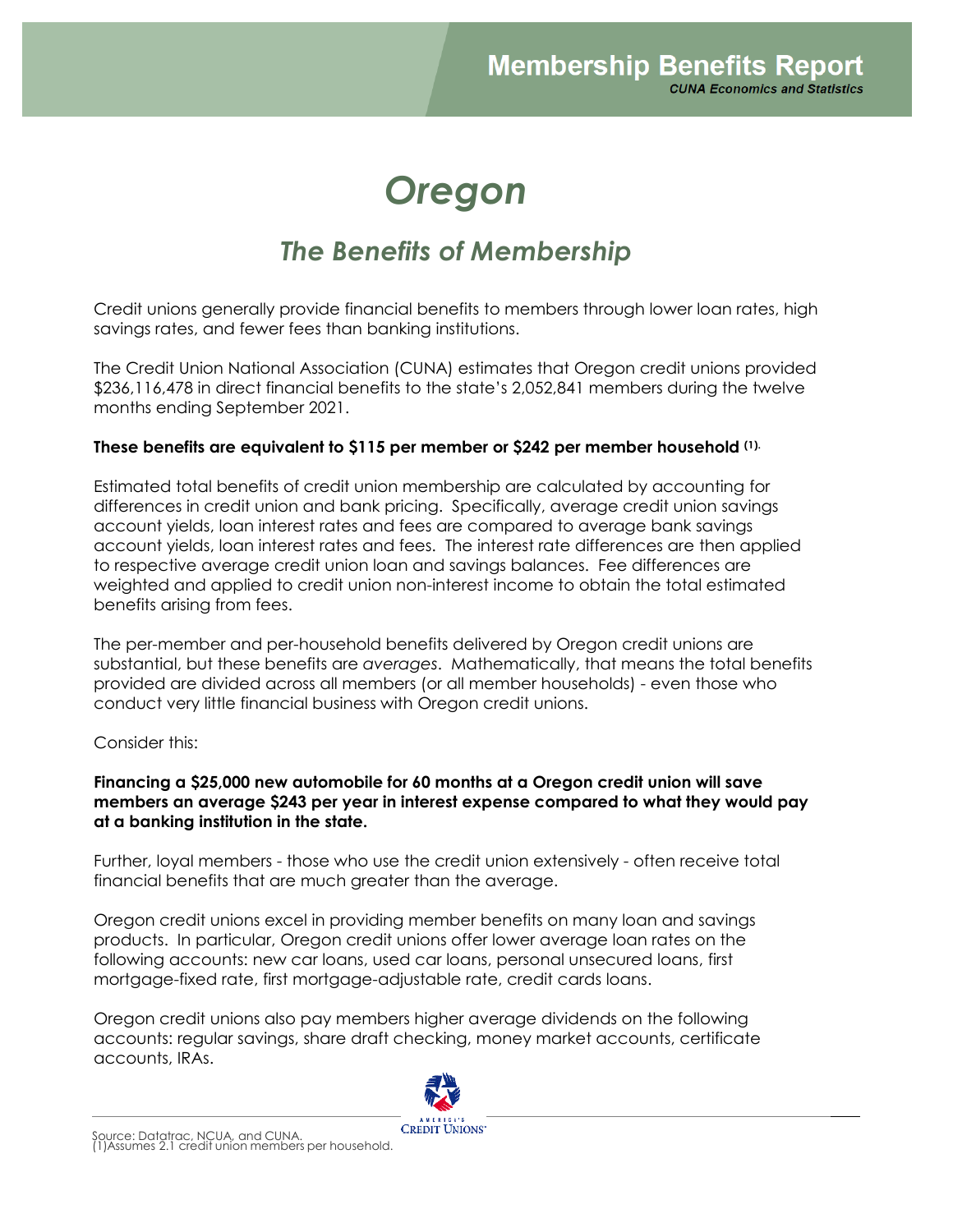## **Membership Benefits Report**

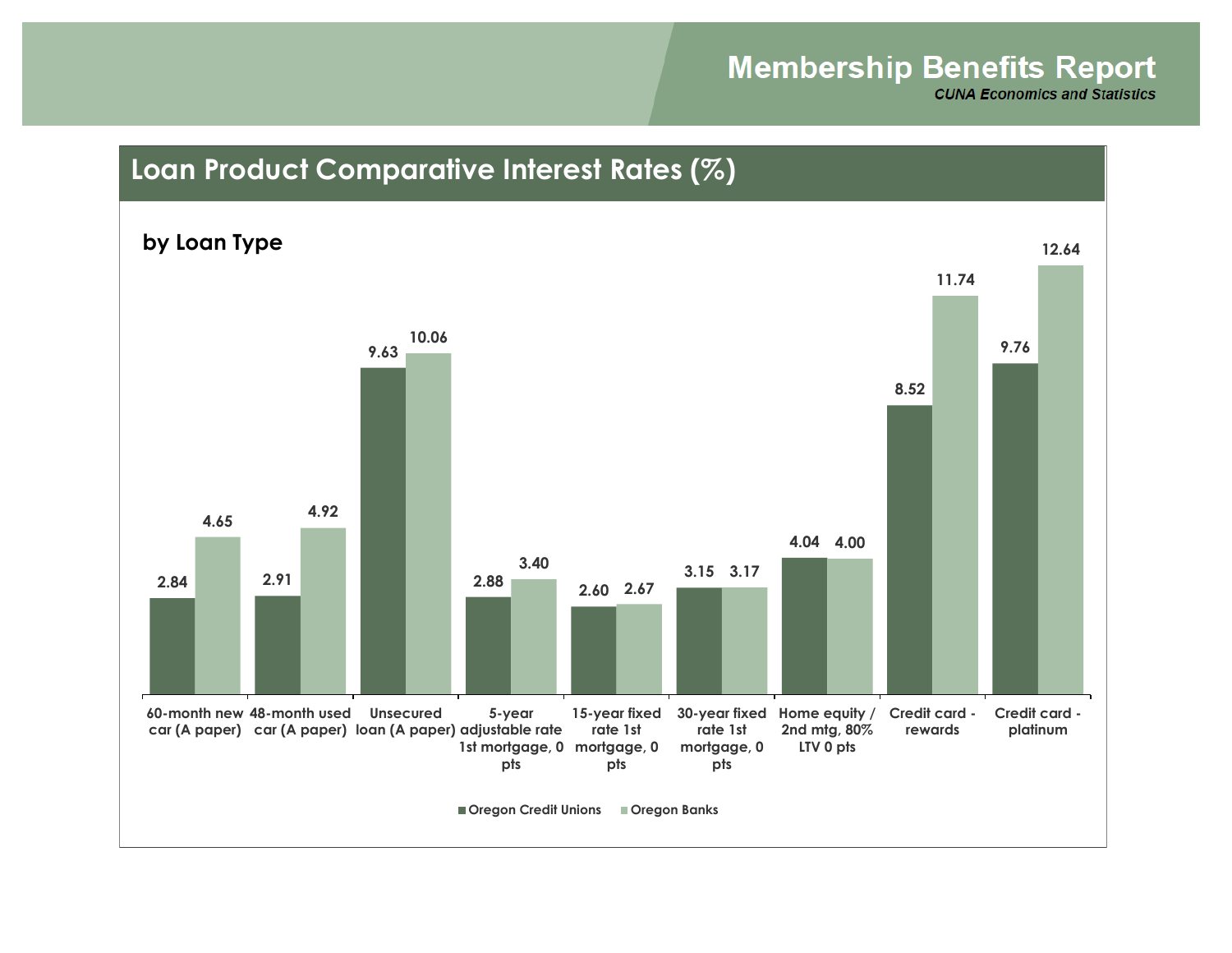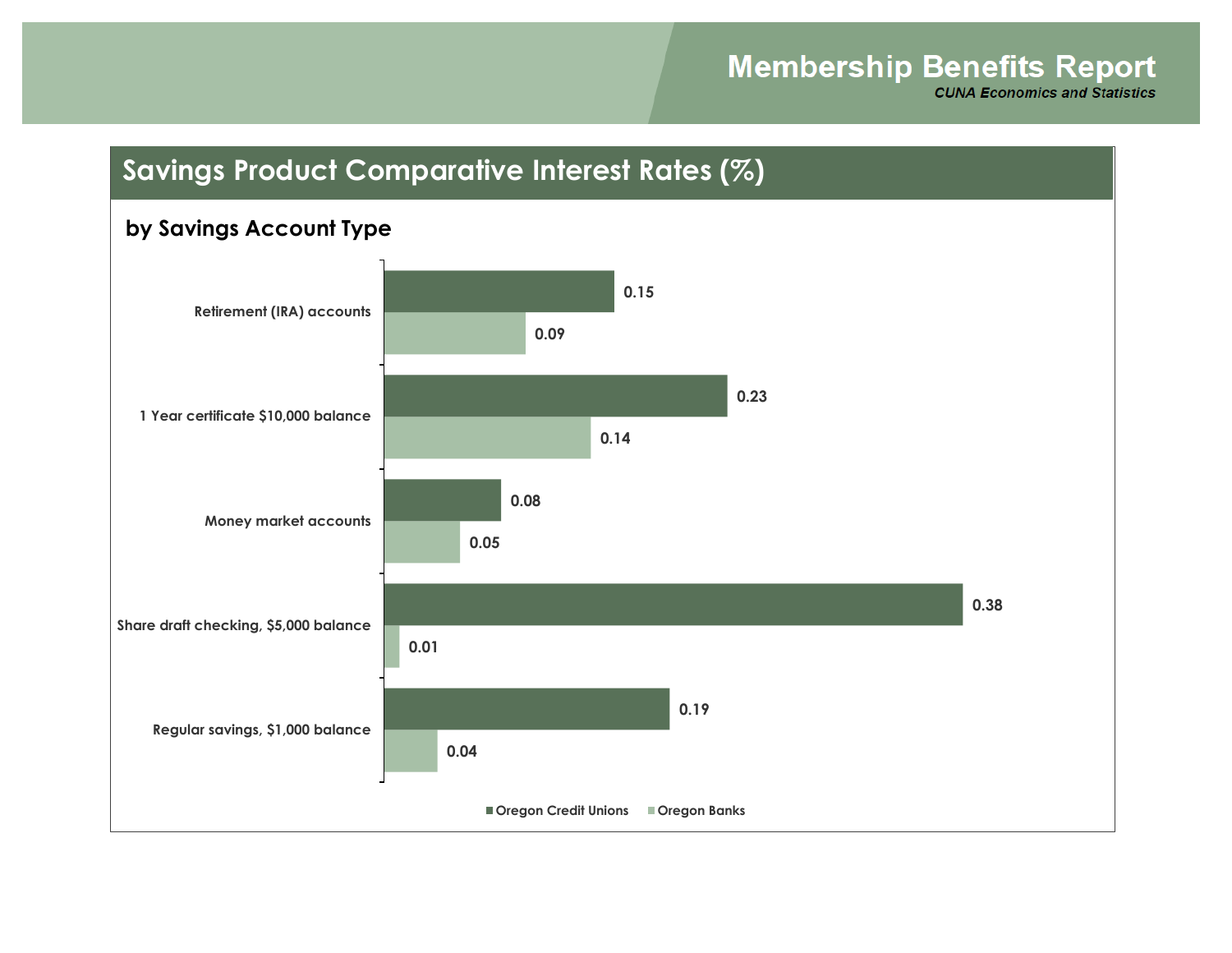## **Membership Benefits Report**

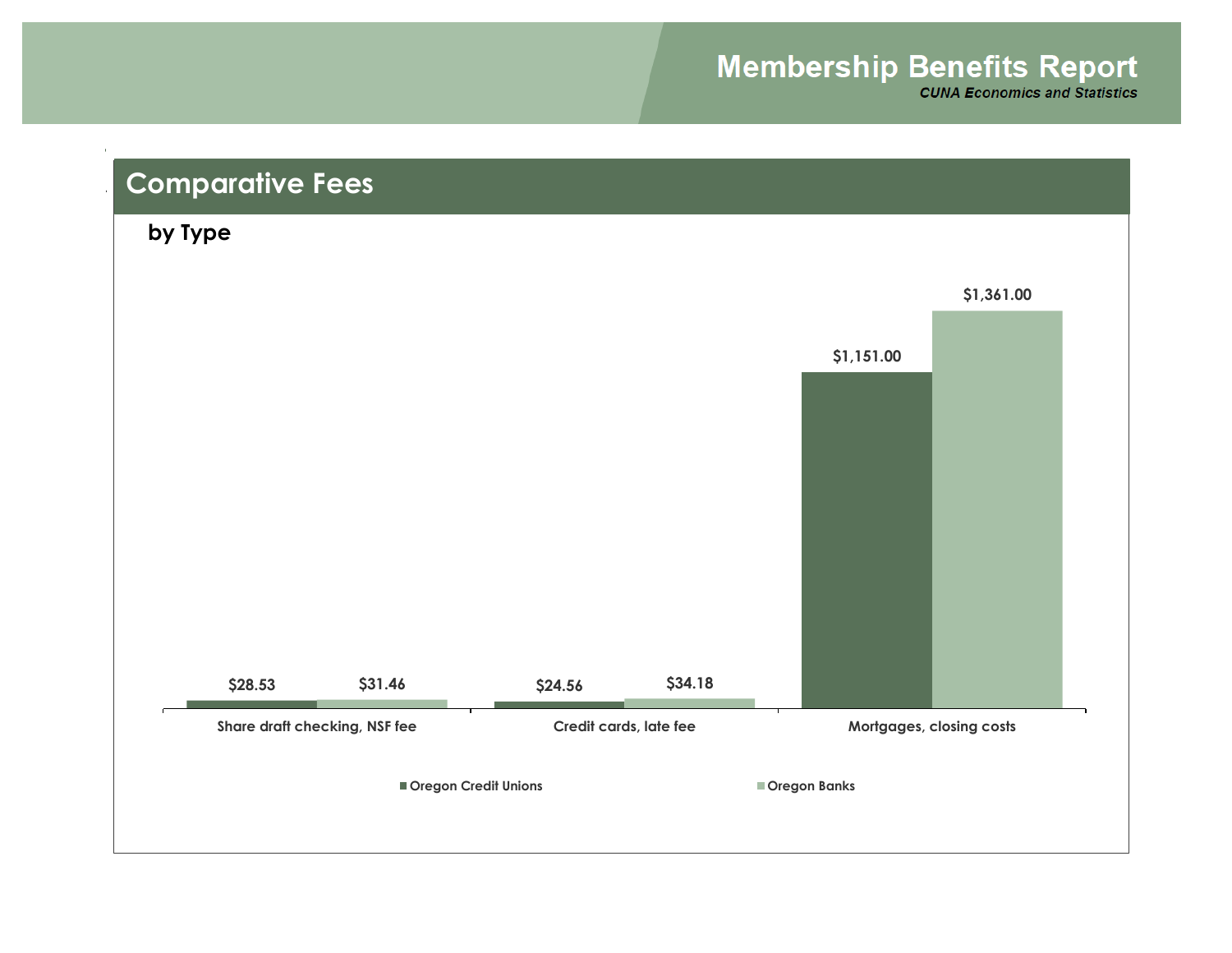## **Oregon September 2021 Average Interest Rates and Fees Credit Union and Banking Institution**

| Loan Products                              | <b>Average Rate at</b><br>Credit Unions (%) | <b>Average Rate</b><br>at Banks (%) | <b>Rate Difference</b><br>vs. Banks (%) |
|--------------------------------------------|---------------------------------------------|-------------------------------------|-----------------------------------------|
| 60-month new car (A paper)                 | 2.84                                        | 4.65                                | $-1.80$                                 |
| 48-month used car (A paper)                | 2.91                                        | 4.92                                | $-2.01$                                 |
| Unsecured loan (A paper)                   | 9.63                                        | 10.06                               | $-0.43$                                 |
| 5-year adjustable rate 1st mortgage, 0 pts | 2.88                                        | 3.40                                | $-0.52$                                 |
| 15-year fixed rate 1st mortgage, 0 pts     | 2.60                                        | 2.67                                | $-0.07$                                 |
| 30-year fixed rate 1st mortgage, 0 pts     | 3.15                                        | 3.17                                | $-0.01$                                 |
| Home equity / 2nd mtg, 80% LTV 0 pts       | 4.04                                        | 4.00                                | 0.03                                    |
| Credit card - rewards                      | 8.52                                        | 11.74                               | $-3.22$                                 |
| Credit card - platinum                     | 9.76                                        | 12.64                               | $-2.88$                                 |
| <b>Savings Products</b>                    |                                             |                                     |                                         |
| Regular savings, \$1,000 balance           | 0.19                                        | 0.04                                | 0.15                                    |
| Share draft checking, \$5,000 balance      | 0.38                                        | 0.01                                | 0.37                                    |
| Money market accounts                      | 0.08                                        | 0.05                                | 0.03                                    |
| 1 Year certificate \$10,000 balance        | 0.23                                        | 0.14                                | 0.09                                    |
| Retirement (IRA) accounts                  | 0.15                                        | 0.09                                | 0.06                                    |
| Fee Income                                 |                                             |                                     |                                         |
| Share draft checking, NSF fee              | \$28.53                                     | \$31.46                             | $-$ \$2.92                              |
| Credit cards, late fee                     | \$24.56                                     | \$34.18                             | $-$ \$9.62                              |
| Mortgages, closing costs                   | \$1,151.00                                  | \$1,361.00                          | $-$210.00$                              |
|                                            |                                             |                                     |                                         |

**Source: Datatrac**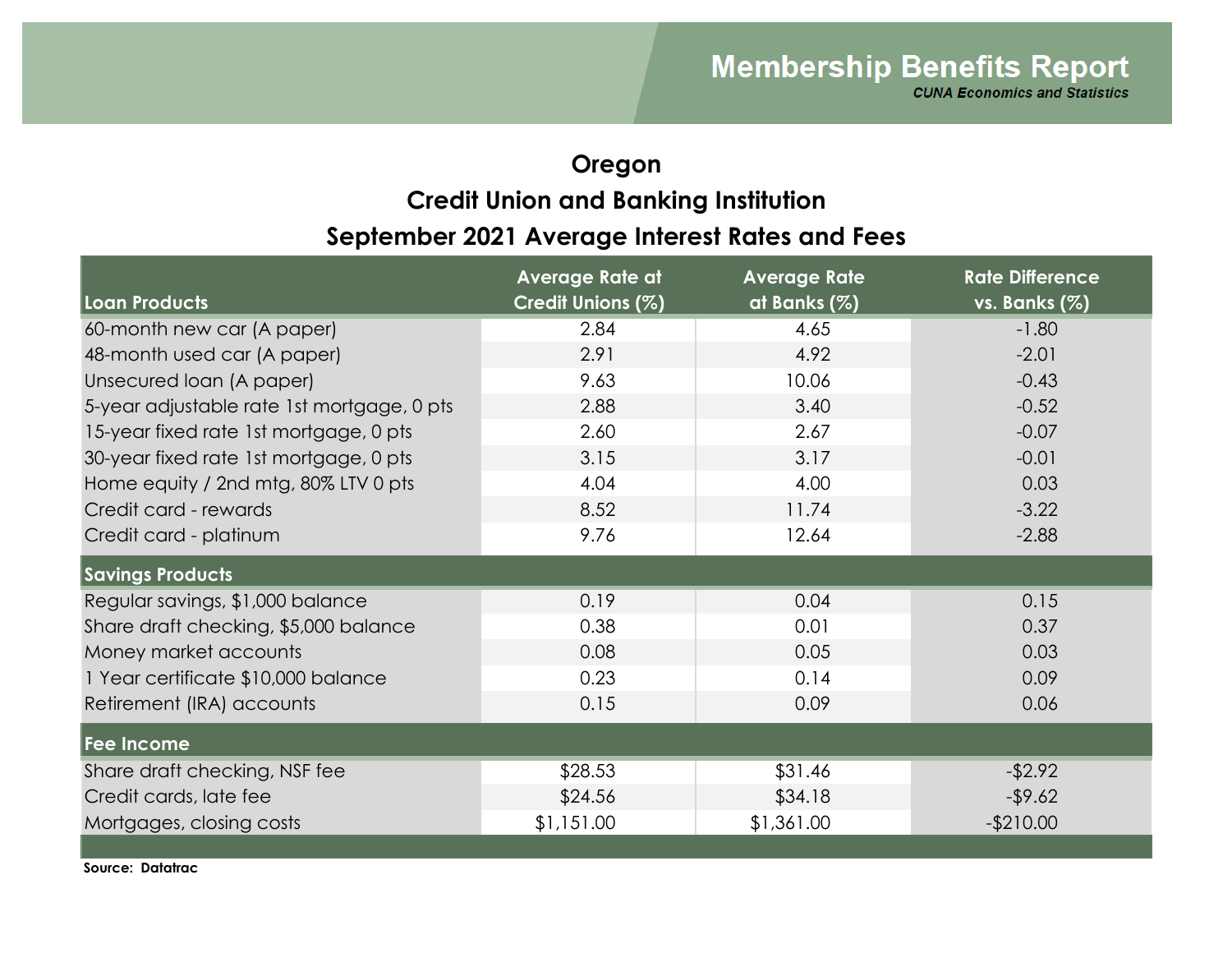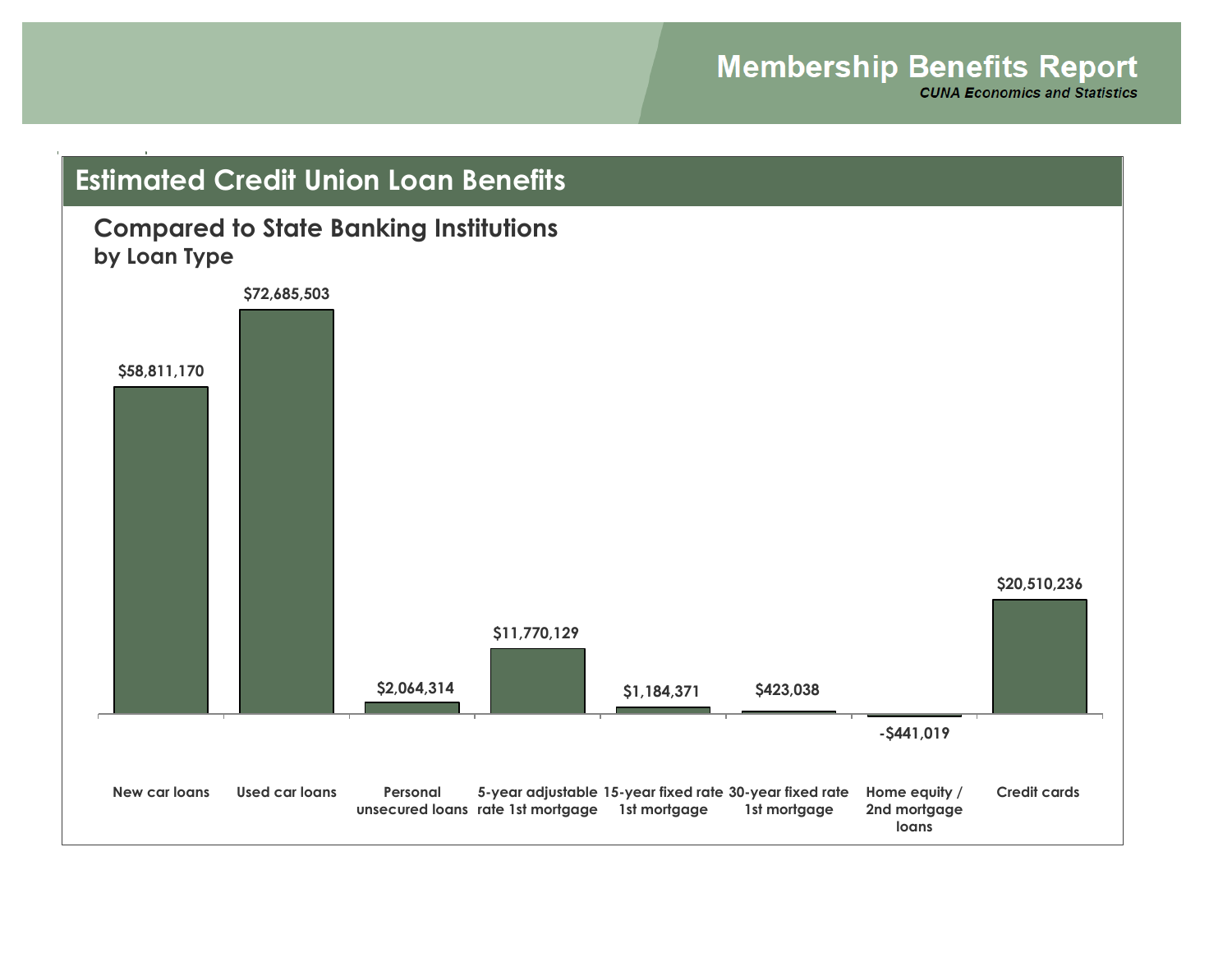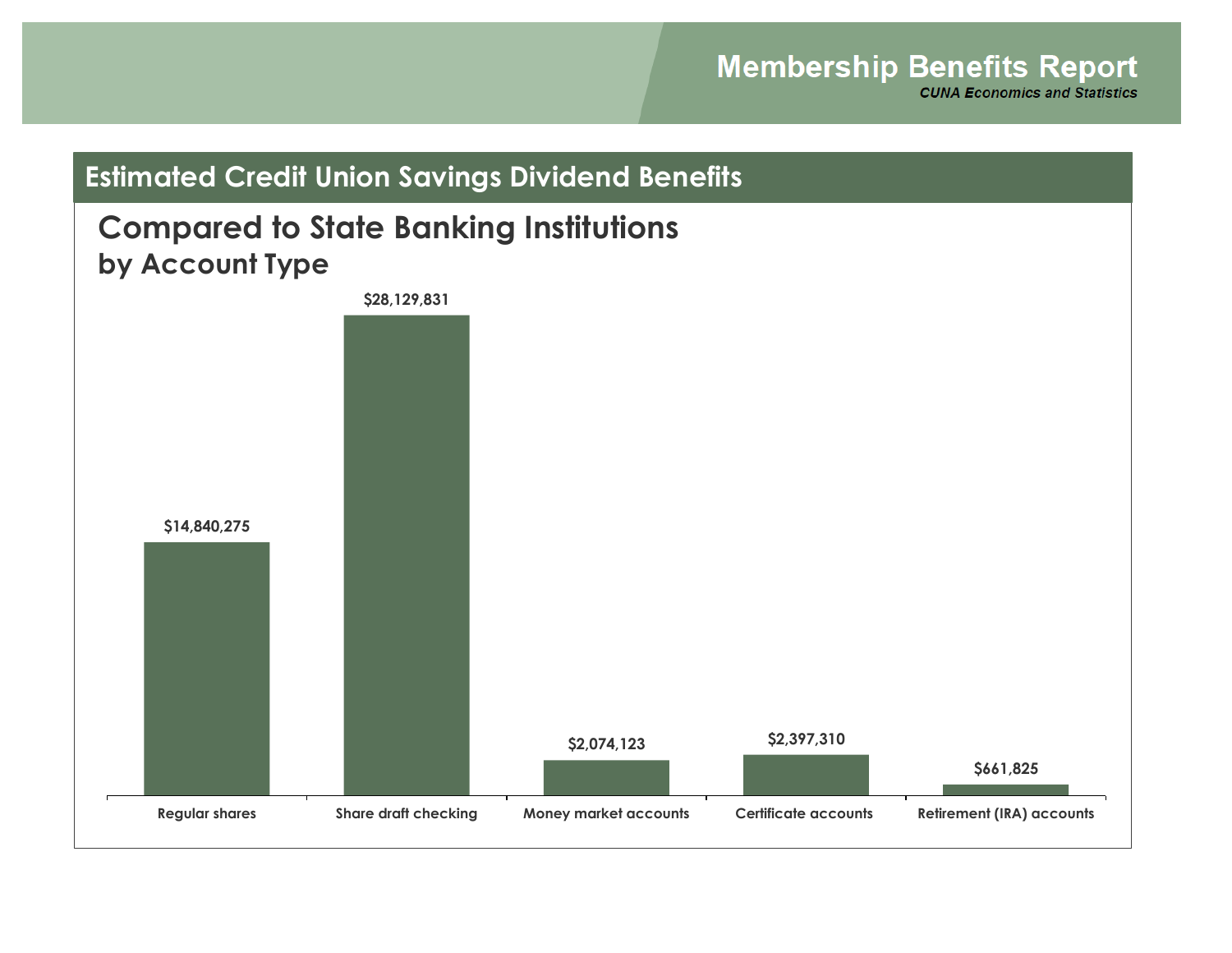#### **Estimated Financial Benefits for Oregon Credit Unions September 2021**

|                                                                                                | Avg. Balance<br>at       | Rate<br><b>Difference</b><br>vs. Oregon | <b>Total</b><br><b>Financial Benefit</b><br>to Your |
|------------------------------------------------------------------------------------------------|--------------------------|-----------------------------------------|-----------------------------------------------------|
| Loans                                                                                          | <b>Credit Unions (1)</b> | Banks (%) (2)                           | <b>Members</b>                                      |
| New car loans                                                                                  | 3,260,042,661            | $-1.80$                                 | \$58,811,170                                        |
| Used car loans                                                                                 | 3,621,599,552            | $-2.01$                                 | \$72,685,503                                        |
| Personal unsecured loans                                                                       | 483,445,790              | $-0.43$                                 | \$2,064,314                                         |
| 5-year adjustable rate 1st mortgage                                                            | 2,276,620,700            | $-0.52$                                 | \$11,770,129                                        |
| 15-year fixed rate 1st mortgage                                                                | 1,767,718,363            | $-0.07$                                 | \$1,184,371                                         |
| 30-year fixed rate 1st mortgage                                                                | 3,525,312,750            | $-0.01$                                 | \$423,038                                           |
| Home equity / 2nd mortgage loans                                                               | 1,422,642,440            | 0.03                                    | $-$441,019$                                         |
| Credit cards                                                                                   | 654,286,185              | $-3.22$                                 | \$20,510,236                                        |
| Interest rebates                                                                               |                          |                                         | \$15,749                                            |
| Total CU member benefits arising from lower interest rates on loan products:                   |                          |                                         | \$167,023,490                                       |
| <b>Savings</b>                                                                                 |                          |                                         |                                                     |
| Regular shares                                                                                 | 9,699,525,822            | 0.15                                    | \$14,840,275                                        |
| Share draft checking                                                                           | 7,582,164,819            | 0.37                                    | \$28,129,831                                        |
| Money market accounts                                                                          | 7,681,936,198            | 0.03                                    | \$2,074,123                                         |
| Certificate accounts                                                                           | 2,663,678,156            | 0.09                                    | \$2,397,310                                         |
| Retirement (IRA) accounts                                                                      | 1,131,324,339            | 0.06                                    | \$661,825                                           |
| Bonus dividends in period                                                                      |                          |                                         | \$0                                                 |
| Total CU member benefit arising from higher interest rates on savings products:                | \$48,103,364             |                                         |                                                     |
| <b>Fee Income</b>                                                                              |                          |                                         |                                                     |
| Total CU member benefit arising from fewer / lower fees:                                       |                          |                                         | \$20,989,624                                        |
|                                                                                                |                          |                                         |                                                     |
| Total CU member benefit arising from interest rates on loans, savings products and lower fees: | \$236,116,478            |                                         |                                                     |
| Total CU member benefit / member:                                                              | \$115                    |                                         |                                                     |
| Total CU member benefit / member household:                                                    | \$242                    |                                         |                                                     |
|                                                                                                |                          |                                         |                                                     |
|                                                                                                |                          |                                         |                                                     |

**Source: Datatrac, NCUA, and CUNA**

(1) Average balance as of September 2021 and September 2020, according to the NCUA call report.; (2) Source for rates: Datatrac;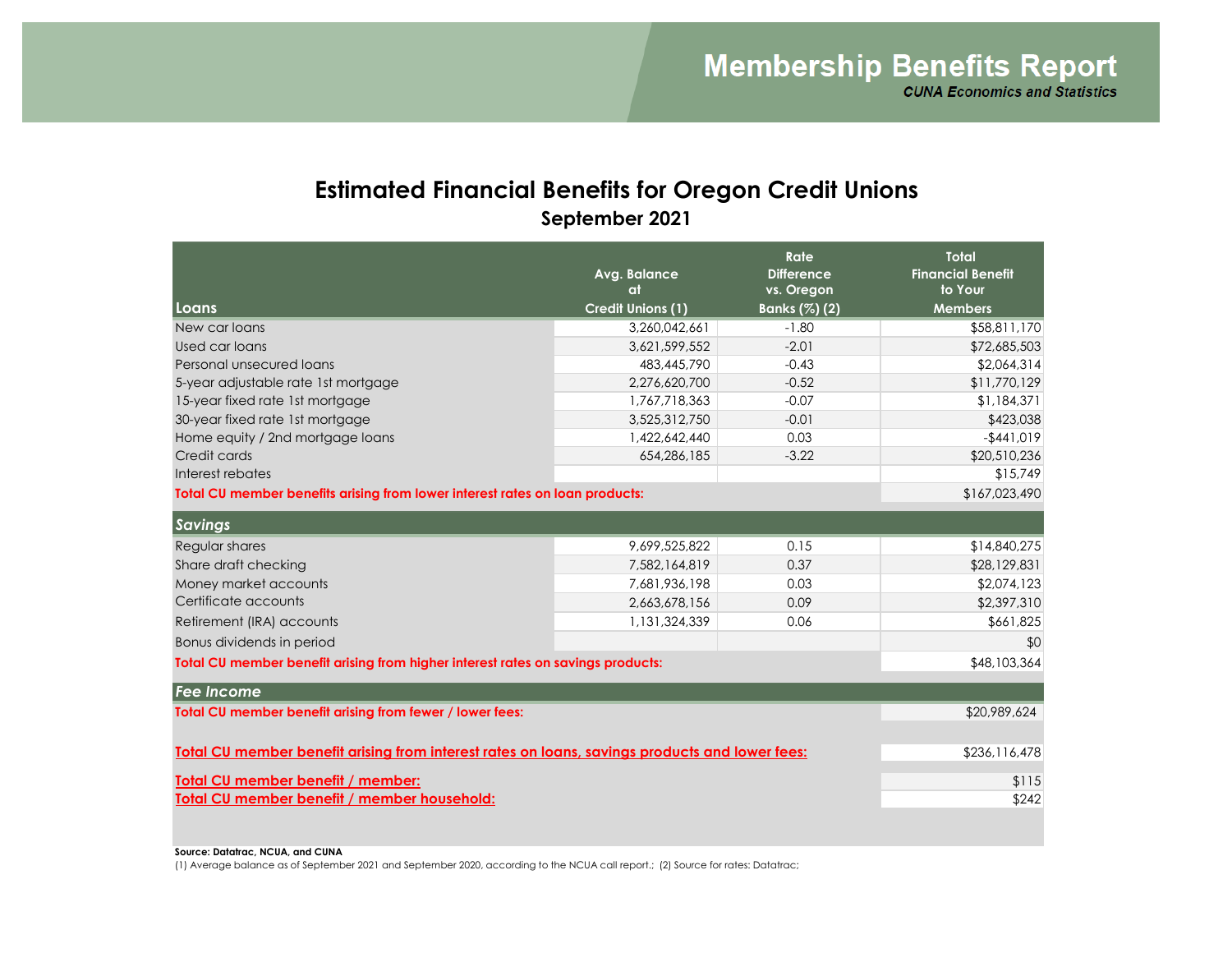#### **Oregon Credit Union Performance Profile**

| <b>Demographic Information</b>           | Sep 21         | Sep 20  |
|------------------------------------------|----------------|---------|
| Number of branches                       | 330            | 311     |
| Total assets (\$ mil)                    | 35,735         | 30,231  |
| Total loans (\$ mil)                     | 19,915         | 18,759  |
| Total surplus funds (\$ mil)             | 14,666         | 10,509  |
| Total savings (\$ mil)                   | 31,736         | 26,241  |
| Total members (thousands)                | 2,123          | 2,001   |
| Growth Rates (Trailing 12 months) *      |                |         |
| <b>Total assets</b>                      | 19.2 %         | 21.8%   |
| <b>Total loans</b>                       | 7.0 %          | $4.2\%$ |
| Total surplus funds                      | 41.0%          | 77.4 %  |
| Total savings                            | 22.0 %         | 24.0 %  |
| <b>Total members</b>                     | 7.0 %          | 4.1 %   |
| <b>Earnings - Basis Pts. *</b>           |                |         |
| Yield on total assets                    | 268            | 338     |
| Dividend / interest cost of assets       | 23             | 44      |
| Fee & other income                       | 167            | 169     |
| Operating expense                        | 285            | 313     |
| Loss Provisions                          | $\overline{2}$ | 42      |
| Net Income (ROA) after stabilization exp | 125            | 107     |
| <b>Capital Adequacy</b>                  |                |         |
| Net worth / assets                       | 9.7            | 10.1    |
| <b>Asset Quality *</b>                   |                |         |
| Delinquencies / Ioans                    | 0.2            | 0.3     |
| Net chargeoffs / average loans           | 0.1            | 0.3     |
| <b>Total borrower-bankruptcies</b>       | 22             | 33      |
| Bankruptcies per 1000 members            | 0.6            | 0.9     |
| <b>Asset/Liability Management</b>        |                |         |
| Loans / savings                          | 62.8           | 71.5    |
| Loans / assets                           | 55.7           | 62.1    |
| Long-term assets / assets                | 35.1           | 32.0    |
| Core deposits/shares & borrowings        | 61.6           | 57.1    |
| <b>Productivity</b>                      |                |         |
| Members / potential members              | 2.3            | 2.6     |
| Borrowers / members                      | 55.6           | 57.8    |
| Members / FTE                            | 370            | 373     |
| Average shares / members (\$)            | 14,952         | 13,113  |
| Average loan balances (\$)               | 16,880         | 16,221  |
| Salary & Benefits / FTE                  | 93,662         | 89,965  |

**\* Earnings, net chargeoffs, and bankruptcies are year-to-date numbers annualized. Due to significant seasonal variation, balance sheet growth rates are for the trailing 12 months.**